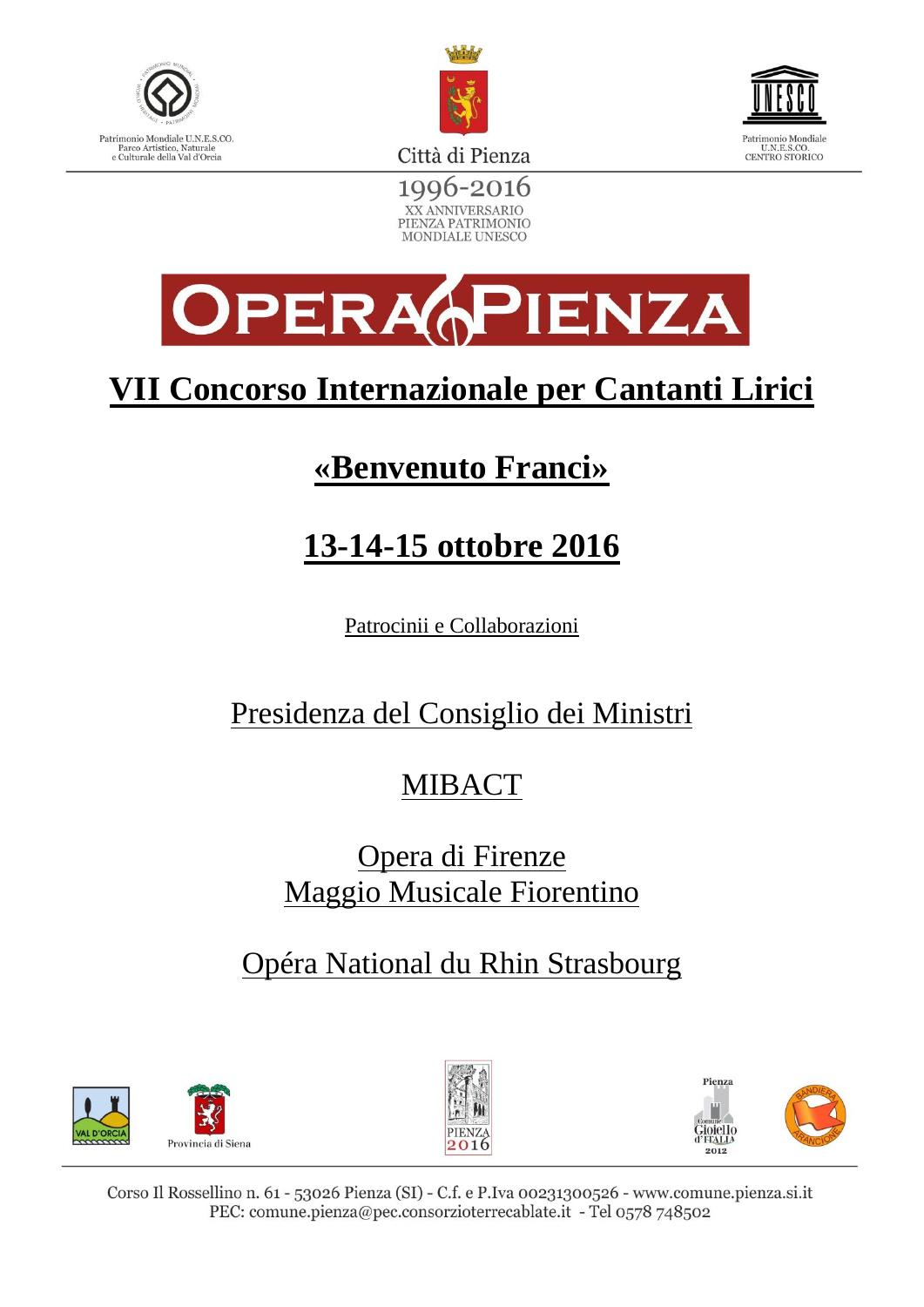





1996-2016 XX ANNIVERSARIO PIENZA PATRIMONIO<br>MONDIALE UNESCO

## Staatstheater Nürnberg

## Conservatorio L. Cherubini – Firenze

## Conservatorio «G.Nicolini» - Piacenza

### Atelier Musicale

Moira Johnson Consulting

Regione Toscana

Provincia di Siena

«Rotary» Montepulciano-Chiusi-Chianciano Terme

Comune di Castiglione d'Orcia (Si)

Comune di Radicofani (Si)





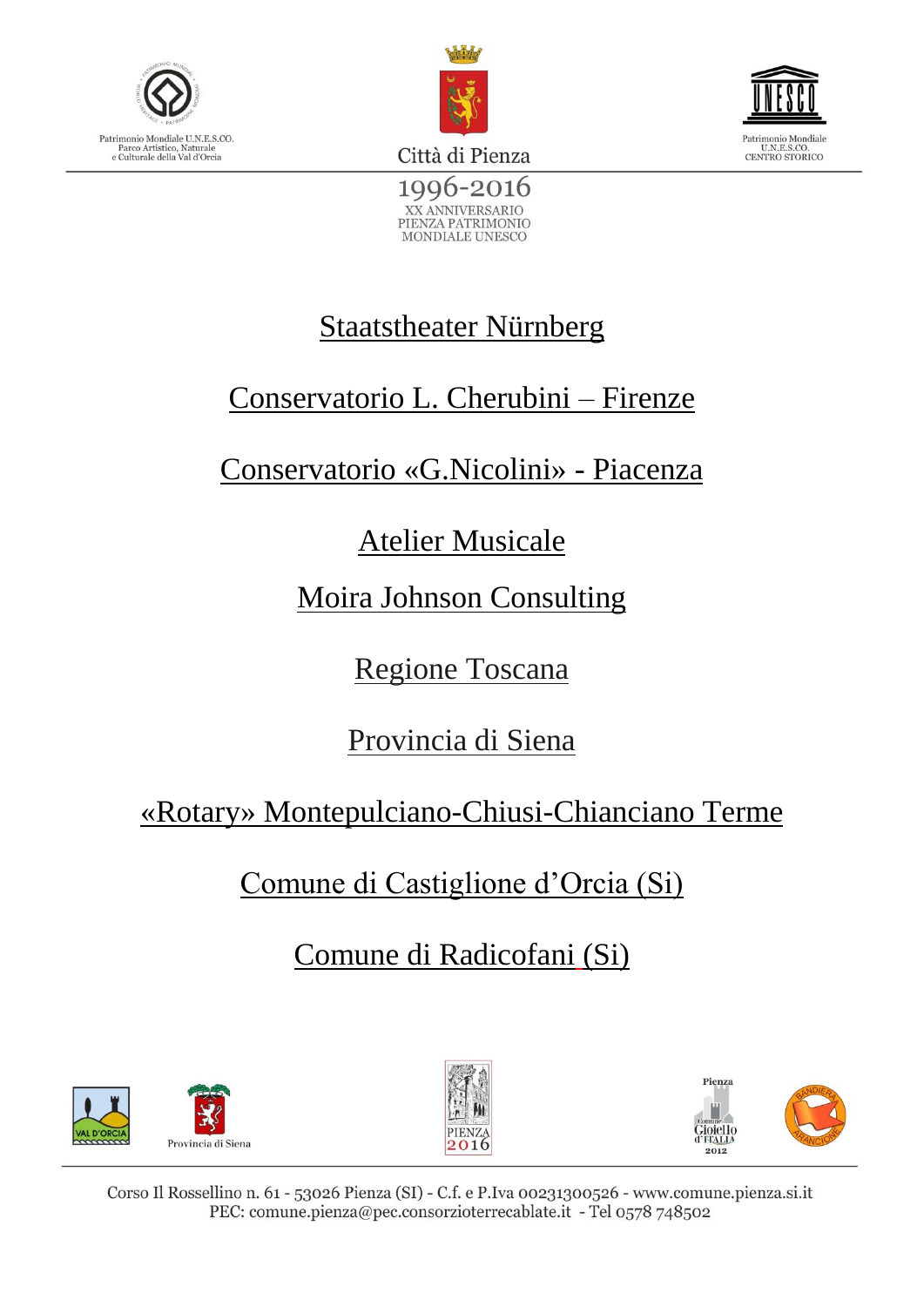





1996-2016 XX ANNIVERSARIO PIENZA PATRIMONIO MONDIALE UNESCO

# Comune di Rapolano Terme (Si)

Comune di San Quirico d'Orcia (Si)

# Comune di Torrita di Siena (Si)

Comune di Trequanda (Si)

Comune di Lucignano (Ar)

Comune di Panicale (Pg)

Accademia degli Oscuri

Liceo Musicale Francesco Petrarca (Ar)

Associazione Amici della Musica di Città della Pieve (Pg)

BANCA MPS





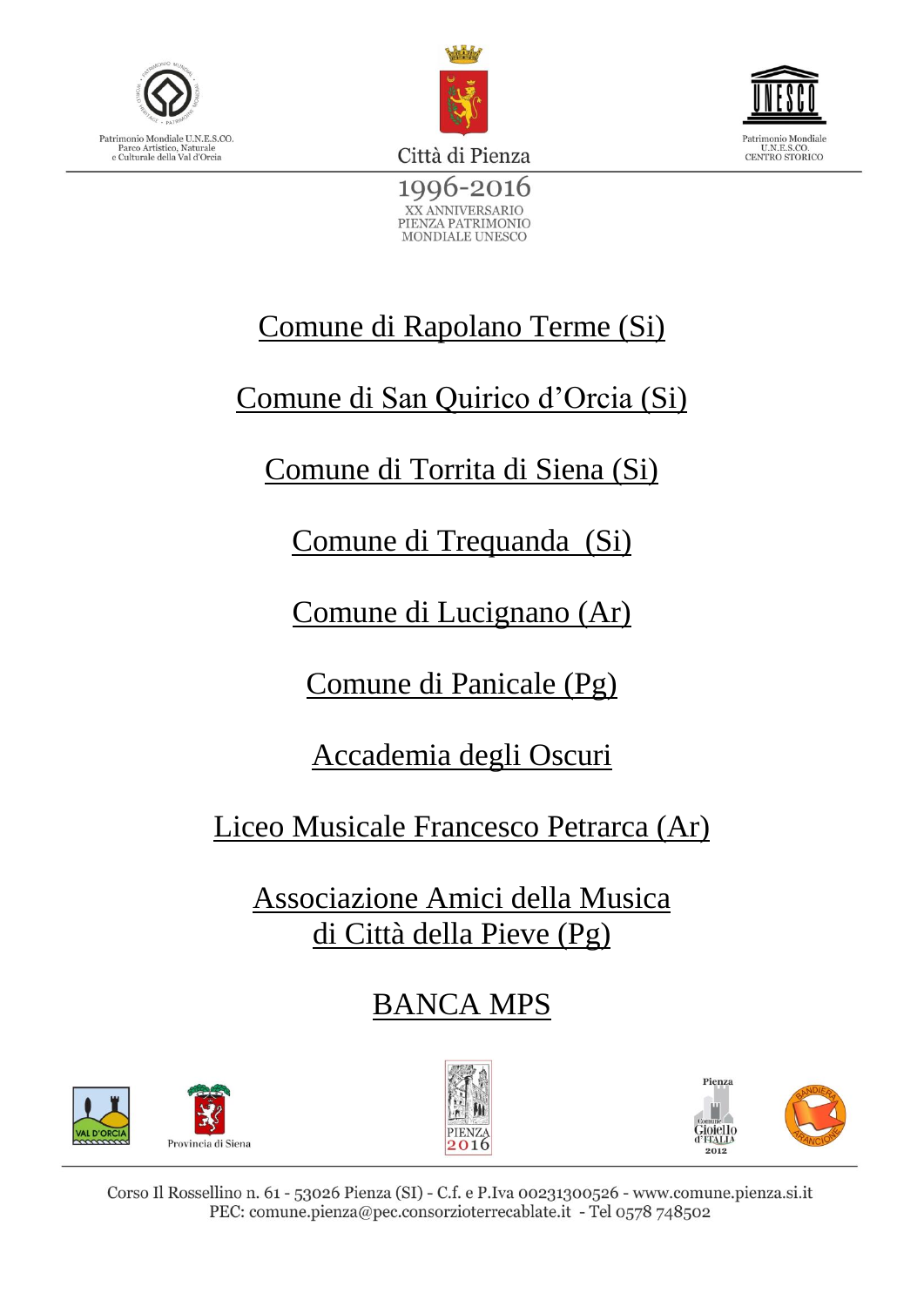





1996-2016 XX ANNIVERSARIO PIENZA PATRIMONIO MONDIALE UNESCO

### BANCA CRAS

### Gemellato con

### Concorso «Maria Caniglia» - Sulmona (Aq)

## Concorso «Anselmo Colzani» - Budrio (Bo)

### **REGULATIONS**

#### **Art. 1**

The object of the competition is to promote new voices at an international level with particular attention to young opera singers. For this purpose two different age evaluation criteria have been established: "Concorso Lirico Benvenuto Franci" and "Concorso Lirico Benvenuto Franci senior"; the first prize in this second area will be provided exclusively regardless of the vocal range of the singer.

Singers of all nationalities and with all vocal ranges can take part of the Concorso Lirico Benvenuto Franci. The singer, at the date of the enrollment must be 18 years old or **born after december 31st 1983.** 

Singers of all nationalities from all the vocal registers **born before January 1, 1984** may participate in the Senior Category in the Opera Competition "Concorso Lirico Benvenuto Franci".





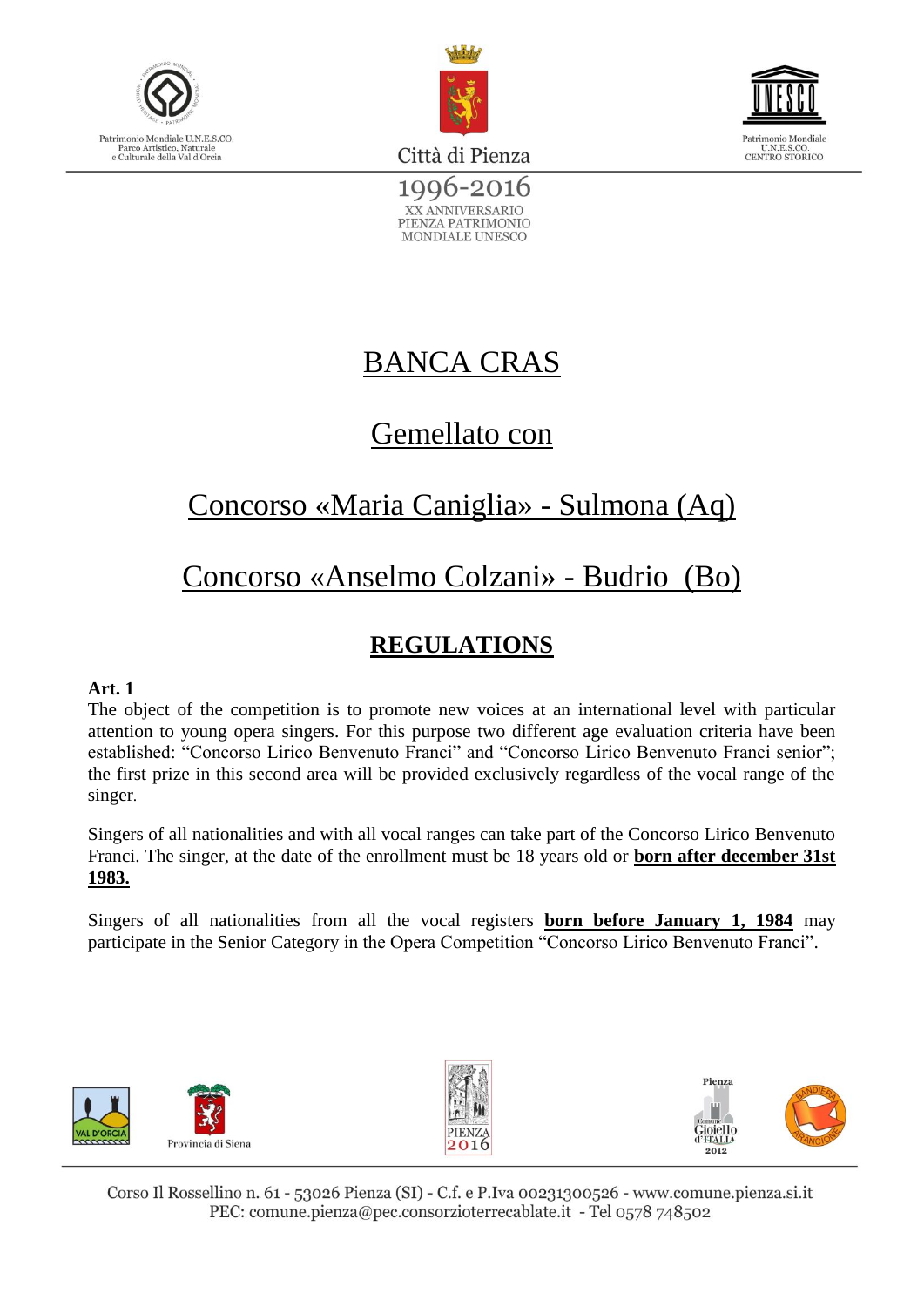





1996-2016 XX ANNIVERSARIO PIENZA PATRIMONIO **MONDIALE UNESCO** 

#### **Art. 2**

The competition will take place in the City of Pienza at the Biblioteca Comunale "E. Balducci" , part of the former Conservatory S.Carlo Borromeo, Piazza San Carlo 12, on 13, 14, 15 October 2016.

#### **Art. 3**

For admission to the Competition, candidates must:

- Complete the attached registration form, taking care to specify exactly the list of works chosen.

- Attach a brief curriculum vitae to include: type and level of musical studies, prizes and awards and professional activities

- Attach a photocopy of their identity papers

- Attach a copy of the receipt of payment or bank transfer (euro 80.00) of the registration fee, payable to Comitato per il Concorso internazionale «Benvenuto Franci» c/c IBAN:

IBAN:IT 36R0888514202000000250260

#### BIC: ICRA IT R1OLR

- Attach 1 photo, signed on the back

- For any visas please contact the secretariat at the numbers listed below or send an e.mail to: [info@operapienza.it](mailto:info@operapienza.it)

#### **Art. 4**

Applications can be sent by email, to be received on or before 09 October 2016, to:

iscrizione.concorsofranci@comune.pienza.si.it. Or by registered mail to the following address: "VII Concorso Internationale «Benvenuto Franci», Città di Pienza, Corso Il Rossellino, 61, 53026 Pienza (SI)". Please write on the outside of the envelope the following: "Contiene DOMANDA DI PARTICIPAZIONE CONCORSO LIRICO – NON APRIRE" . Applications received after 09 October 2016 will be admitted at the discretion of the Selection Committee.

#### **Art. 5**

The deadline for entries is October  $9<sup>nd</sup>$ , 2016; the postmark will attest the date. Once the registration deadline is past, no adjustment to the plan submitted and accepted by the Organizing Committee will be permitted.





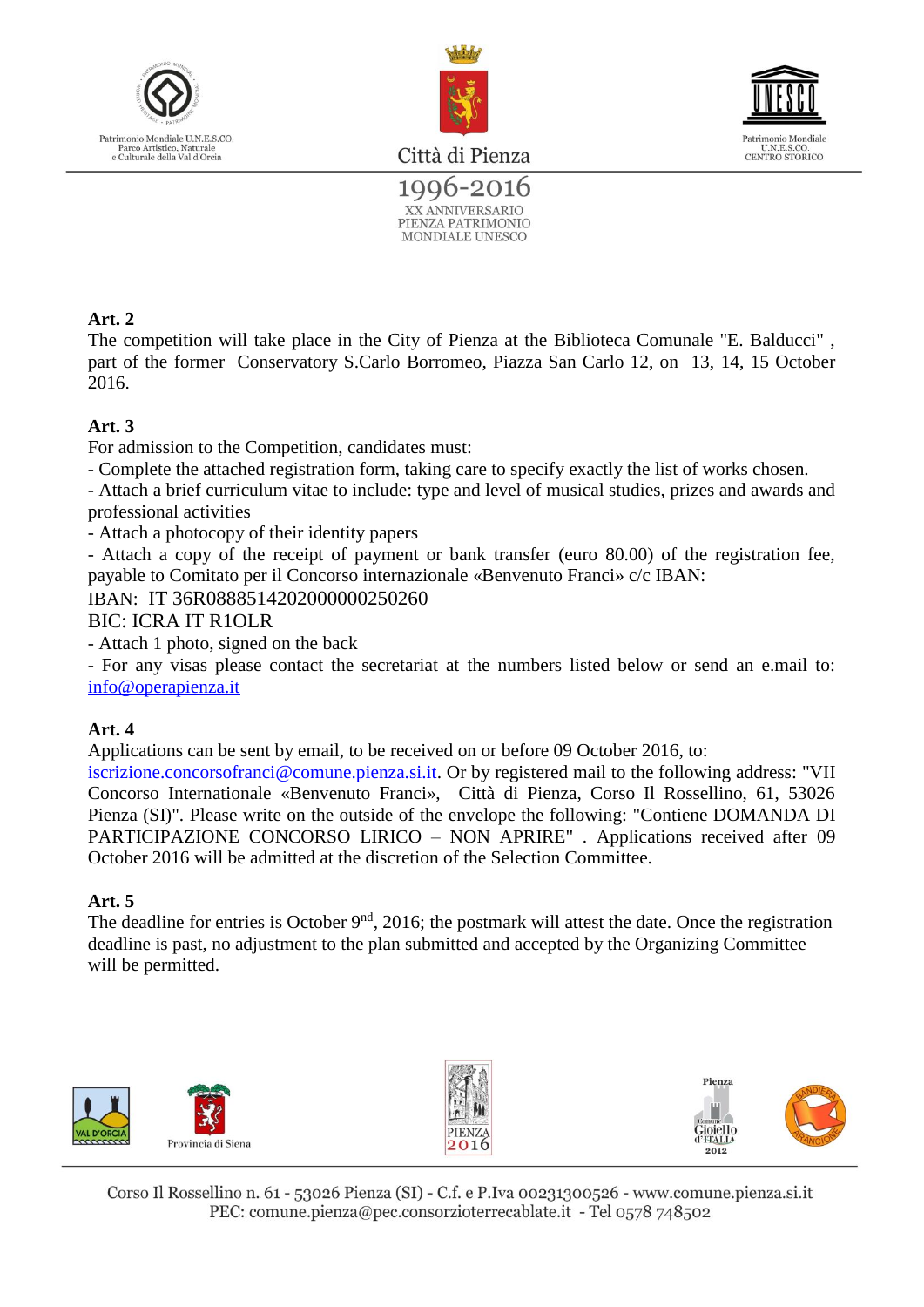





1996-2016 XX ANNIVERSARIO PIENZA PATRIMONIO **MONDIALE UNESCO** 

#### **Art. 6**

The Registraton Fee is 80,00 euros.

#### **Art. 7**

Competitors should present themselves, along with valid identification (ID card, passport, driving licence, Rail Pass) at the Biblioteca Comunale "E. Balducci" Former Conservatory S. Carlo Borromeo, 12 Piazza San Carlo on Thursday October 13, 2016 at 10:00 a.m. for 'roll call'.

No further notice regarding this convocation will be sent.

Competitors who do not present themselves at the 'roll call' will be excluded from the competition, unless the delay is supported by a legitimate reason. The order of call for the first elimination round is by numerical order starting immediately after the roll call. The first elimination round begins Thursday, October 13, 2016 immediately following the convocation.

The time of the second elimination round will be announced at the end of the preliminary.

#### **Art 8**

The jury will be composed of persons eminent in the international music world. The organization undertakes to invite personalities and representatives of the highest levels of the international opera scene, opera singers, singing teachers, artistic directors, opera agents, music critics to the final evening. At the Final Concert, October 15th, there will be industry professionals from the international opera scene.

#### **Art. 9**

The organisation provides a piano accompanist. Competitors are offered the option of using their own accompanist but at the expense of the competitor. The piano accompanist will be available the day before the elimination round from 10:00 to 20:00 at the headquarters of the competition. Competitors should book the accompanist by telephoning the Secretariat of the Competition.

#### **Art. 10**

Competitors must submit 5 opera arias, to be sung in their original language and vocal arrangement.

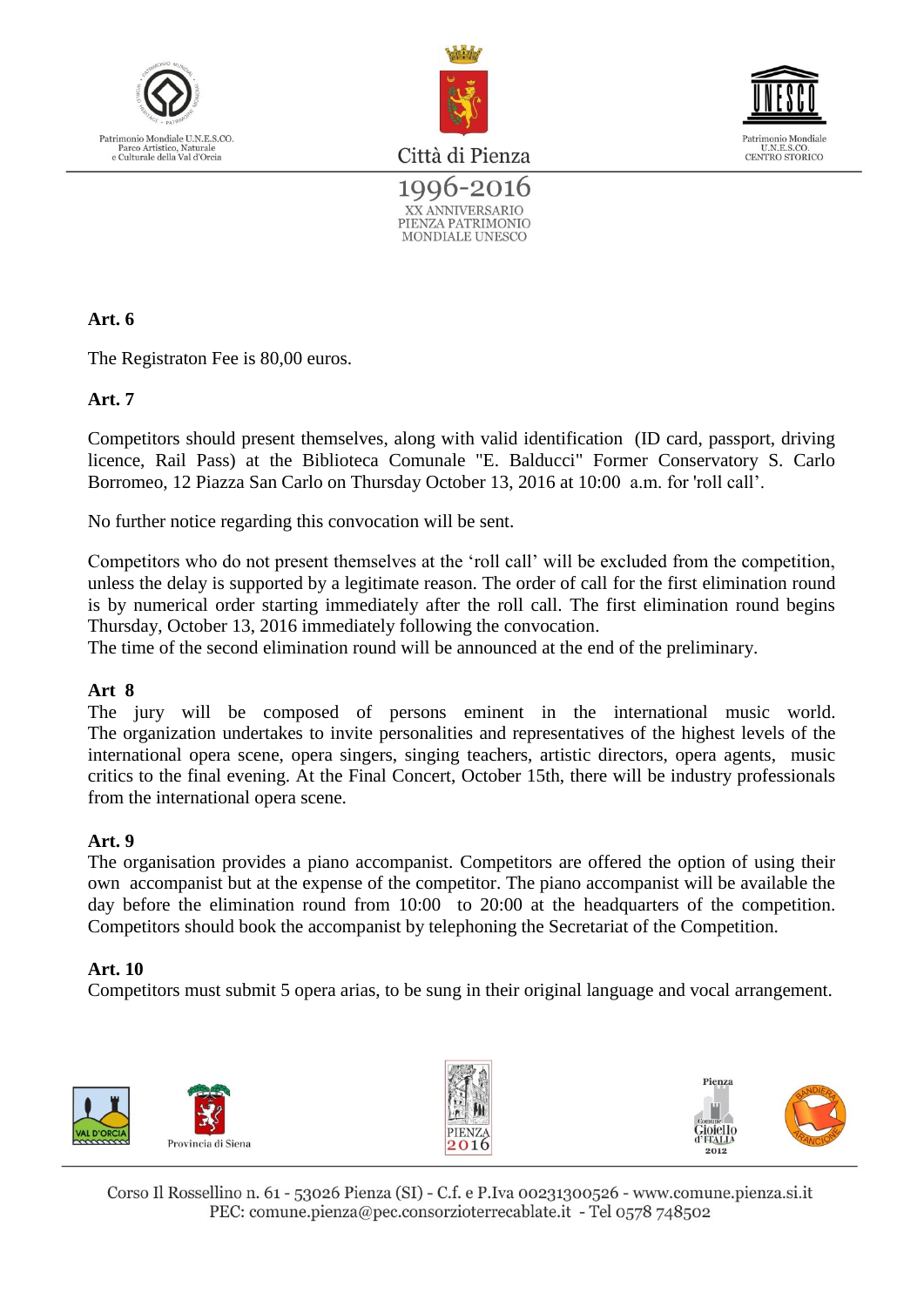





1996-2016 XX ANNIVERSARIO PIENZA PATRIMONIO **MONDIALE UNESCO** 

#### **Art. 11**

The competition is divided into the following elimination rounds:

First ELIMINATION ROUND: The competitors will perform, among the 5 arias submitted, 1 aria of their own choice (this aria must be indicated on the registration form and cannot be changed)

Second Elimination Round - SEMIFINAL: The competitors will perform 1 aria of their own choice and 1 aria selected by the Committee. The aria selected by the competitor cannot be the same as the one performed in the first elimination round.

Third Elimination Round - FINAL: the competitor will perform 1 or more arias at the choice of the Committee from among those submitted.

All the arias presented must include the Recitative and Cabaletta (where provided).

Performance from memory is compulsory.

All Elimination Rounds of the competition are open to the public. The finalists will perform in concert attire.

#### **Art.12**

Members of the Selection Committee will abstain from voting for any competitor with whom they have a family relationship, or if they have taught the candidate in the two years prior to the competition.

At the beginning of the competition each member of the Selection Committee will issue a specific statement to this effect. If a Committee member has to abstain, the Artistic Director or delegate will substitute.

#### **Art.13**

The competitors will be judged as follows:

First ELIMINATION Round: Each member of the Selection Committee will vote on whether the candidate is 'eligible' or 'not eligible'. The decision is based on the vote of the majority of the Committee. In the case of a tie-vote, the Artistic Director or his Delegate will cast the final vote.

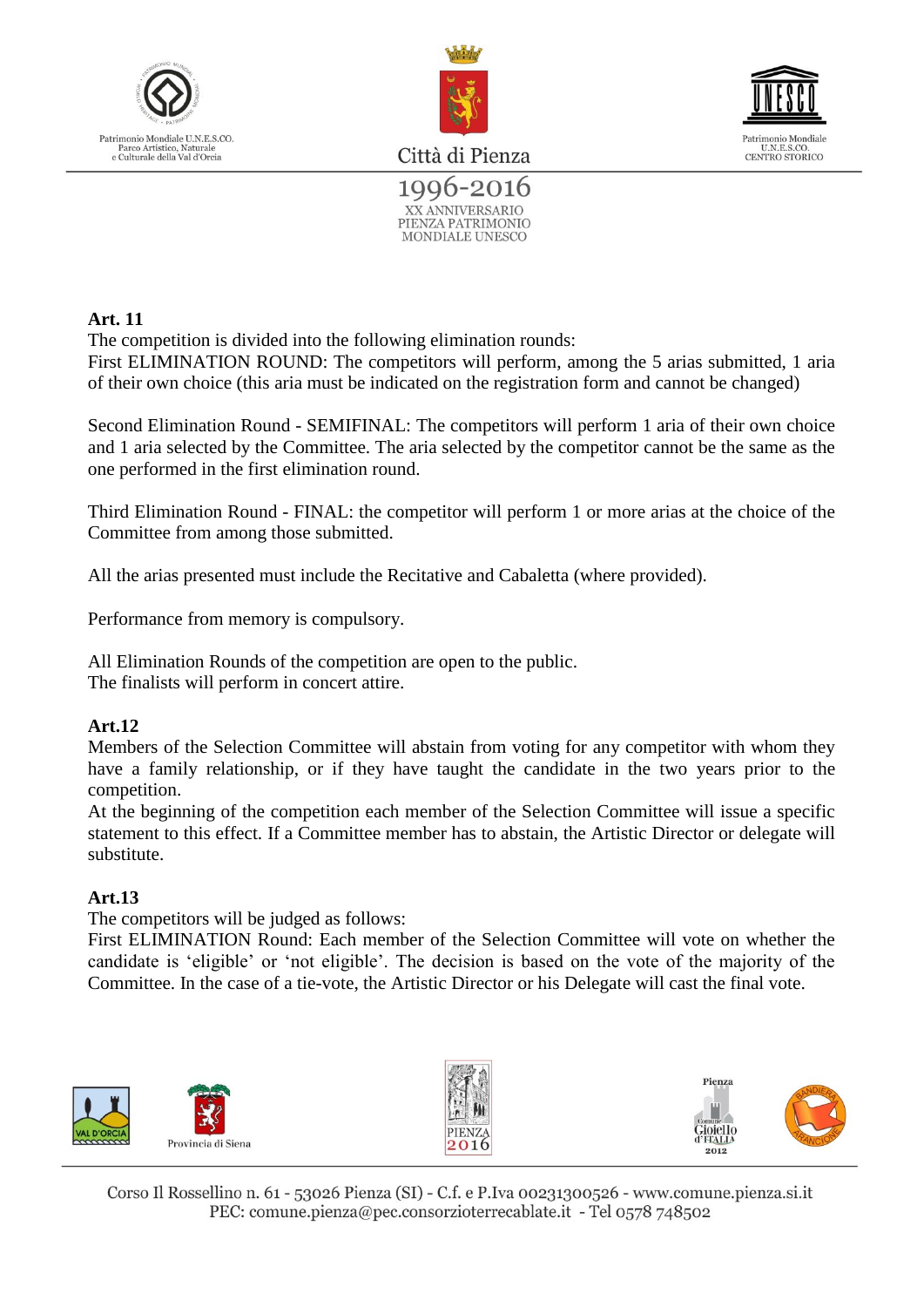





1996-2016 XX ANNIVERSARIO PIENZA PATRIMONIO **MONDIALE UNESCO** 

Second and Third ELIMINATION Rounds (SEMIFINAL and FINAL): Each member of the Selection Committee will vote according to a numerical score. The highest and lowest scores will be eliminated and the ranking of competitors will be based on the remaining scores. Only competitors with a score of 80/100 will be admitted to the Final Round.

The list of semi-finalists and finalists will be made public at the conclusion of Selection Committee meeting and immediately following the completion of the administrative requirements.

#### **Art. 14**

The Selection Committee reserves the right to stop the process and/or require a repetition of the performance. No Committee member will abstain from voting (except as otherwise provided in Article. 12).

#### **Art. 15**

The decision of the Selection Committee is final. At the request of the candidate, the Committee will provide the decision in confidence.

#### **Art. 16**

A certificate of merit will be given to the finalists and partcipants.

Non-participation by the winners in the Finalists Gala Concert and the prize-giving ceremony will constitute a cancellation of the prize.

#### **Art. 17**

The jury reserves the right to not award prizes or set up new ones. Prizes not awarded, will be shared in proportion to the remaining winners.

#### **Art. 18**

All stages of the competition will be recorded, played back, filmed, shown in audio and video (live streaming), freely used and transmitted both in Italy and abroad, without any claim by the participants.

#### **Art. 19**

No responsibility is assumed in case of risk of any damage that may arise to the competitors during the entire competition.

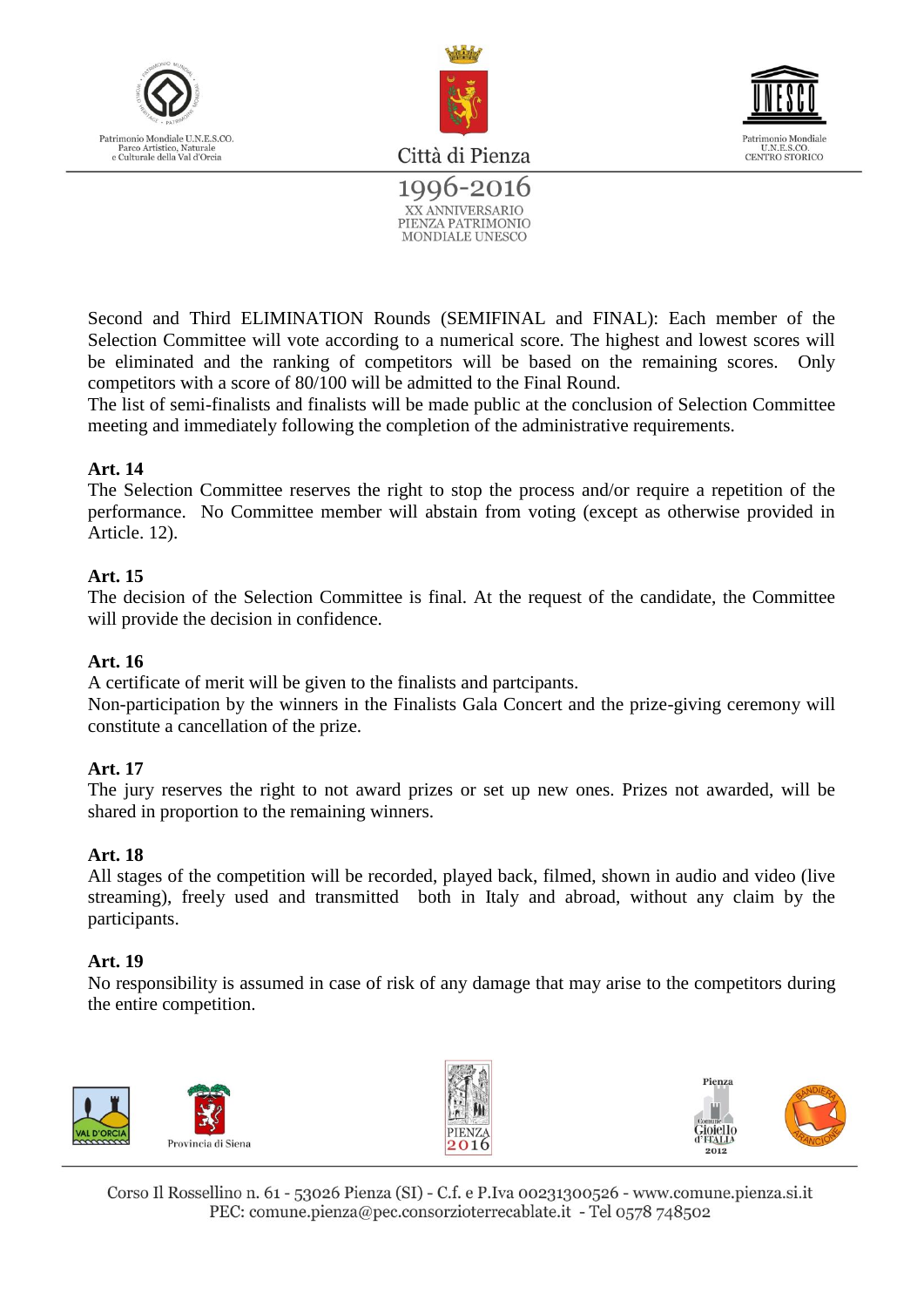



Patrimonio Mondiale<br>U.N.E.S.CO.<br>CENTRO STORICO

Città di Pienza



#### **Art. 20**

The President reserves the right to make changes to these Rules. In this case, the parties involved will be informed. The President has the right to cancel the contest if circumstances beyond its control prevent the execution of it, in which case, and one and only, subscribers will be refunded the registration fee only.

#### **Art. 21**

The submission of an application implies full and unconditional acceptance of all the rules contained in this announcement, as well as any amendments provided for in Article 20.

#### **Art. 22**

The jury's decision is final.

#### **Art. 23**

The costs of travel and accommodation are the responsibility of the competitor.

#### **art. 24**

The Contest Rules shall be legally binding in the Italian text.

#### **Art. 25**

The Jury's decisions are not contestable and open to challenge, any dispute relating to the applicability of this Regulation shall be made in the spirit of conciliation by a panel composed of three members of whom one is appointed by the City of Pienza, one by the contesting party, and the third, failing agreement by the first two members, will be appointed by the President of the Jury. The Board will judge informally and equitably.





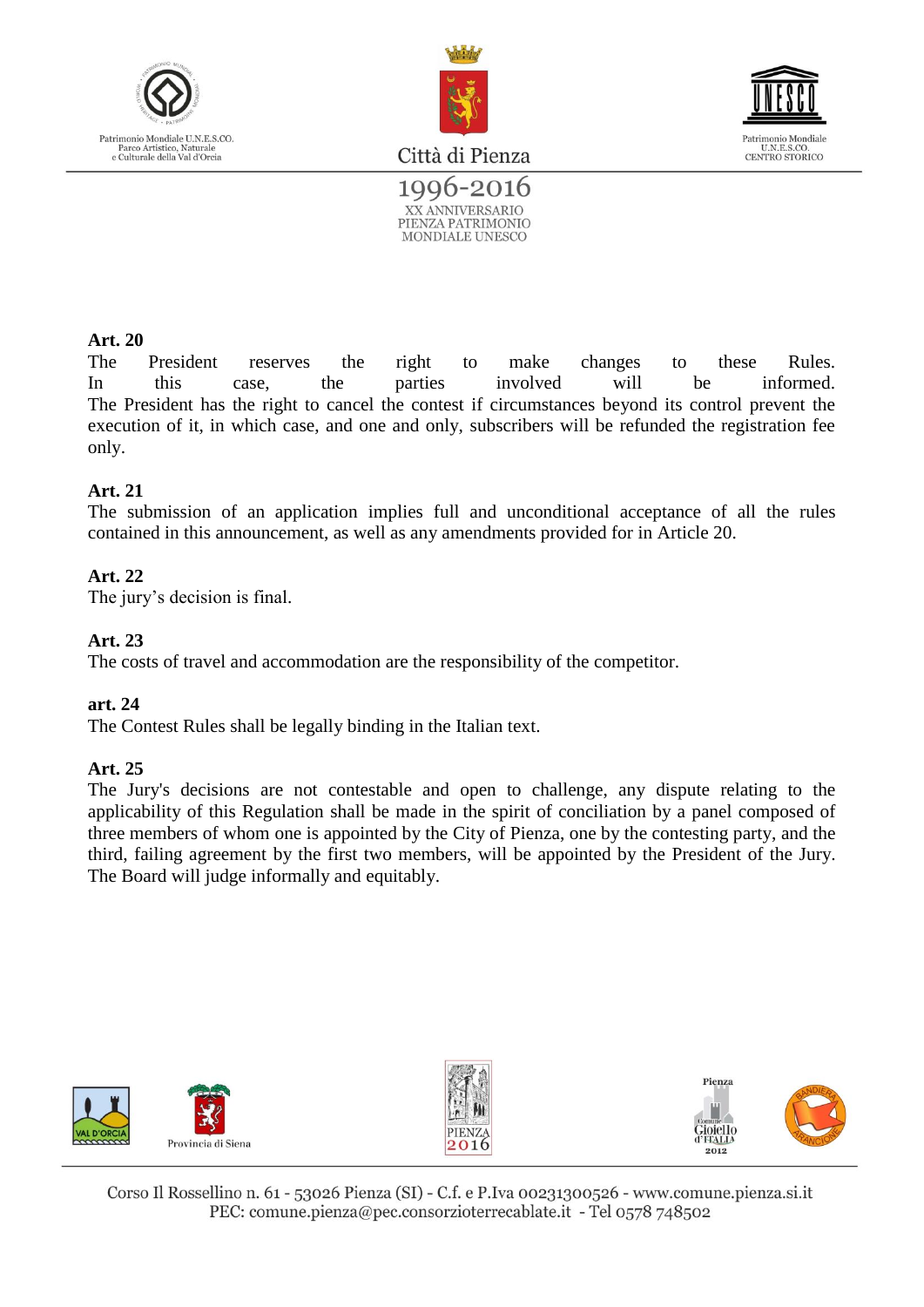





1996-2016 XX ANNIVERSARIO PIENZA PATRIMONIO MONDIALE UNESCO

**Art. 26** 

**Awards**

#### **Competition Benvenuto Franci**

- 1st prize: Study Grant «Comune di Pienza» 2.500,00 euros
- 2nd prize: Study Grant «Conservatorio San Carlo Borromeo» 2.000,00 euros
- 3rd prize: Study Grant «Rotary Club" of Chianciano-Chiusi-Montepulciano» 1.000,00 euros
- To the best Baritone Special Award from the «Comune di Pienza» 500,00 euros
- «Critics' Award» Banca CRAS
- «Young Talents» Special Award (born after January 1st 1992)

a) The Artistic Coordinator of the Opera di Firenze Maggio Musicale Fiorentino, Master Pierangelo Conte, will be glad to take into account the most deserving singers for a possible inclusion into the next operatic season of Maggio Musicale Fiorentino

b) Award «Opéra National du Rhin Strasbourg» audition for two singers at the Opéra National du Rhin Strasbourg

c) Prize «Staatstheater Nürnberg» audition for two singers at the Staatstheater Nürnberg season 2017





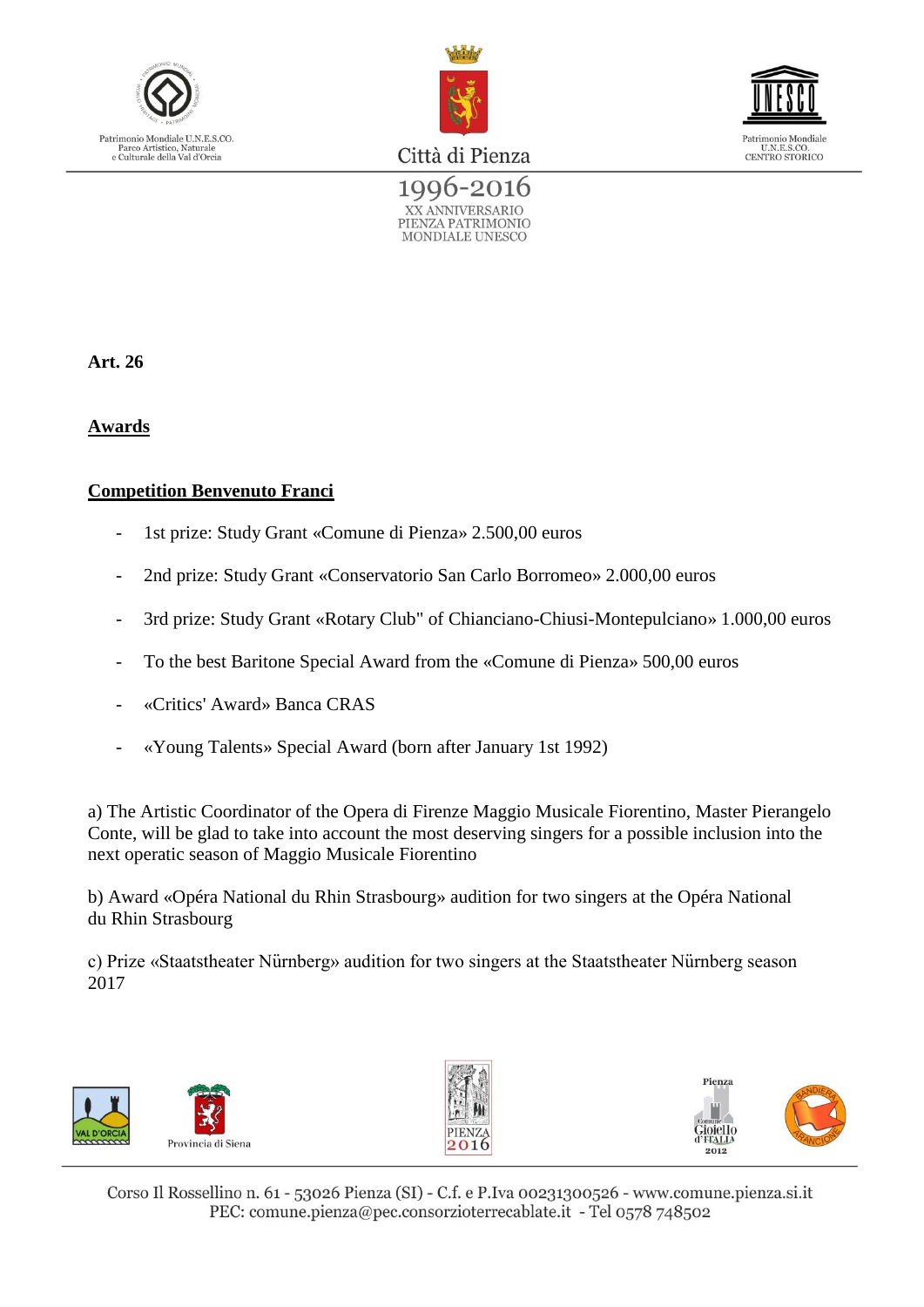





1996-2016 XX ANNIVERSARIO PIENZA PATRIMONIO MONDIALE UNESCO

d) «Atelier Musicale Award»: at the discretion of Markus Laska the possibility of being represented by the management agency which collaborates with Opera Pienza for the promotion of young opera singers in future career.

- e) «Comune di Lucignano» Award
- f) «Comune di Radicofani» Award
- g) «Comune di Torrita di Siena» Award
- h) «Comune di Trequanda» Award

#### **Competition Benevnuto Franci – Senior**

1° Prize: Offered by the Banca CRAS

### **During the Competition singers will be selected to take part of the summertime event Opera Pienza 2017**





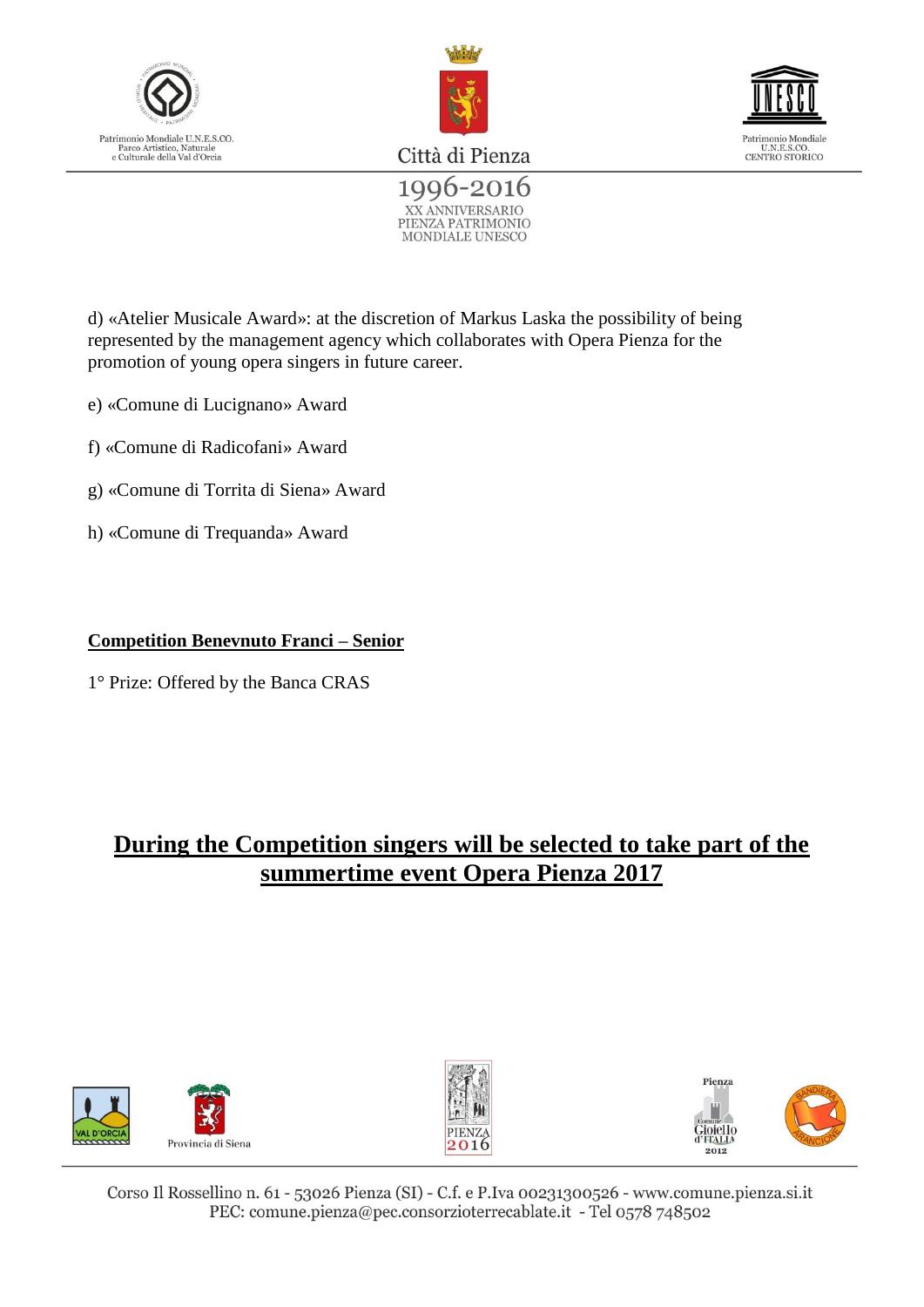





1996-2016 XX ANNIVERSARIO<br>PIENZA PATRIMONIO<br>MONDIALE UNESCO

#### **Giuria/Jury**

**Adua Veroni**, Presidente

Rolando Panerai, Baritono

Francesca Barbieri, Consulente musicale

Pierangelo Conte, Coordinatore Artistico Opera di Firenze Maggio Musicale Fiorentino (15 Ottobre)

Marc Cleméur, Directeur Général de l'OnR Opera National du Rhin Strasburgo

Markus Laska, Agente Lirico «Atelier Musicale»

*L'Assessore alla Cultura Il Sindaco Il Direttore Artistico* Giampietro Colombini Fabrizio Fè Monica Faralli





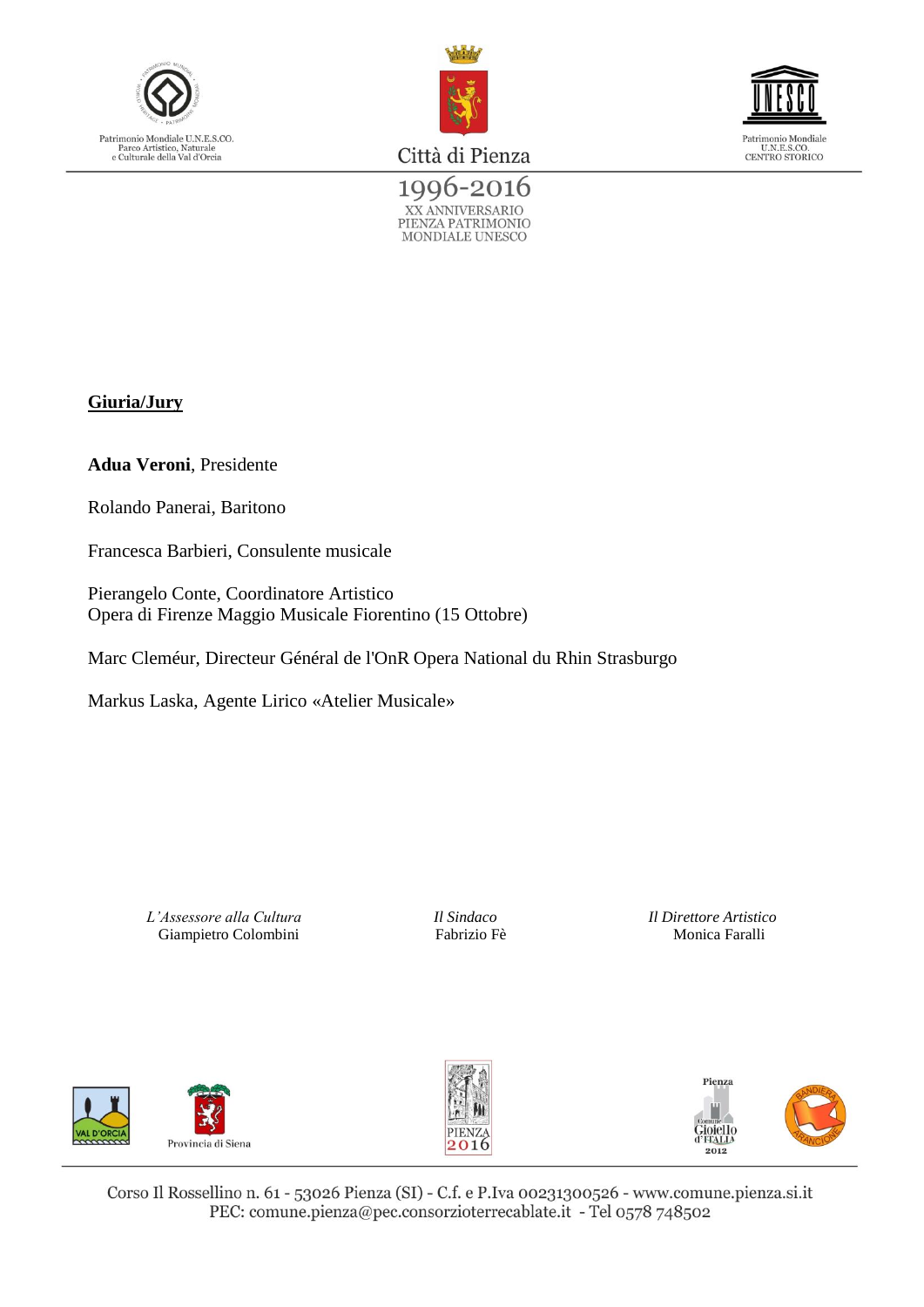





1996-2016 XX ANNIVERSARIO<br>PIENZA PATRIMONIO<br>MONDIALE UNESCO

*Il Consulente alla Direzione Artistica* Markus Laska

*Il Collaboratore alla Direzione Artistica* Guglielmo Pianigiani

*Maestri Collaboratori*  Paolo Andreoli Guglielmo Pianigiani

*In Collaborazione con* Val d'Orcia S.r.l. Direttore, Alessio Bucciarelli

*Segreteria:* Tiziana, Raffaella, Valentina

*Supporto informatico Grafica e Comunicazione* Gianluca Fabrizi

Info line: +39 3357542186 - +39 3486918102 - +39 0578 749796 – +39 0578 748502 fax +39 0578749798 [www.operapienza.it](http://www.operapienza.it/) [www.comune.pienza.si.it](http://www.comune.pienza.si.it/) e-mail: [iscrizioni.concorsofranci@comune.pienza.si.it](mailto:iscrizioni.concorsofranci@comune.pienza.si.it) [info@operapienza.it](mailto:info@operapienza.it)







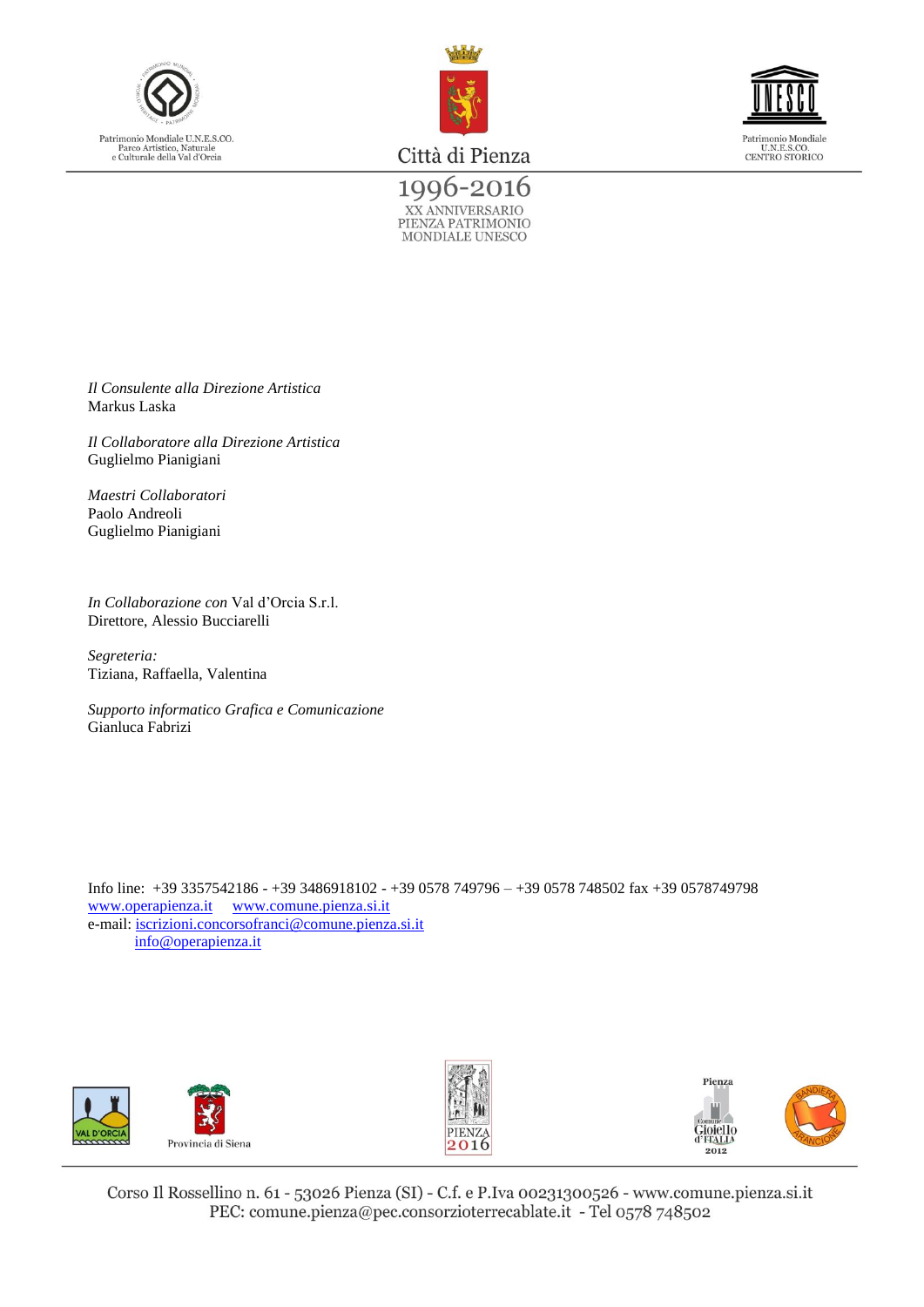



Patrimonio Mondiale<br>U.N.E.S.CO.<br>CENTRO STORICO

Città di Pienza

1996-2016 XX ANNIVERSARIO<br>PIENZA PATRIMONIO MONDIALE UNESCO

#### Scheda di iscrizione VII Concorso Internazionale per Cantanti Lirici «Benvenuto Franci» 13-14-15 ottobre 2016

Si prega di compilare in stampatello o su foglio word la presente scheda / Please complete the following form and include it with your registration (di cui sono valide anche fotocopie/photocopies are also acceptable)

| Nome                                                                                                           |  |
|----------------------------------------------------------------------------------------------------------------|--|
| First Name                                                                                                     |  |
|                                                                                                                |  |
| Surname                                                                                                        |  |
|                                                                                                                |  |
| Luogo di Nascita e alle che all'alle che di controlle della contra della contra della contra della contra dell |  |
| Place of birth                                                                                                 |  |
|                                                                                                                |  |
|                                                                                                                |  |
| Place of Residence                                                                                             |  |
|                                                                                                                |  |
|                                                                                                                |  |
|                                                                                                                |  |
|                                                                                                                |  |
| Registro Vocale                                                                                                |  |
| Vocal Range                                                                                                    |  |
| [] Sezione Senior (nati prima del 1 gennaio 1984)                                                              |  |
| Io sottoscritto dichiaro di essere d'accordo sulle norme contenute nel presente                                |  |
| regolamento del concorso e sulle decisioni inannellabili della Commissione Giudicatrice I declare that         |  |

regolamento del concorso e sulle decisioni inappellabili della Commissione Giudicatrice./I declare that I agree with the regulations and accept the decisions of the Jury as final.

| Data/Date | Firma/Signature |
|-----------|-----------------|
|           |                 |

Ai sensi del Decreto Legislativo n. 196/2003 i dati sopra riportati sono prescritti dalle disposizioni vigenti ai fini del procedimento per il quale sono richiesti e verranno utilizzati unicamente a tale scopo.

La sottoscrizione del presente modulo vale come consenso al trattamento dei dati







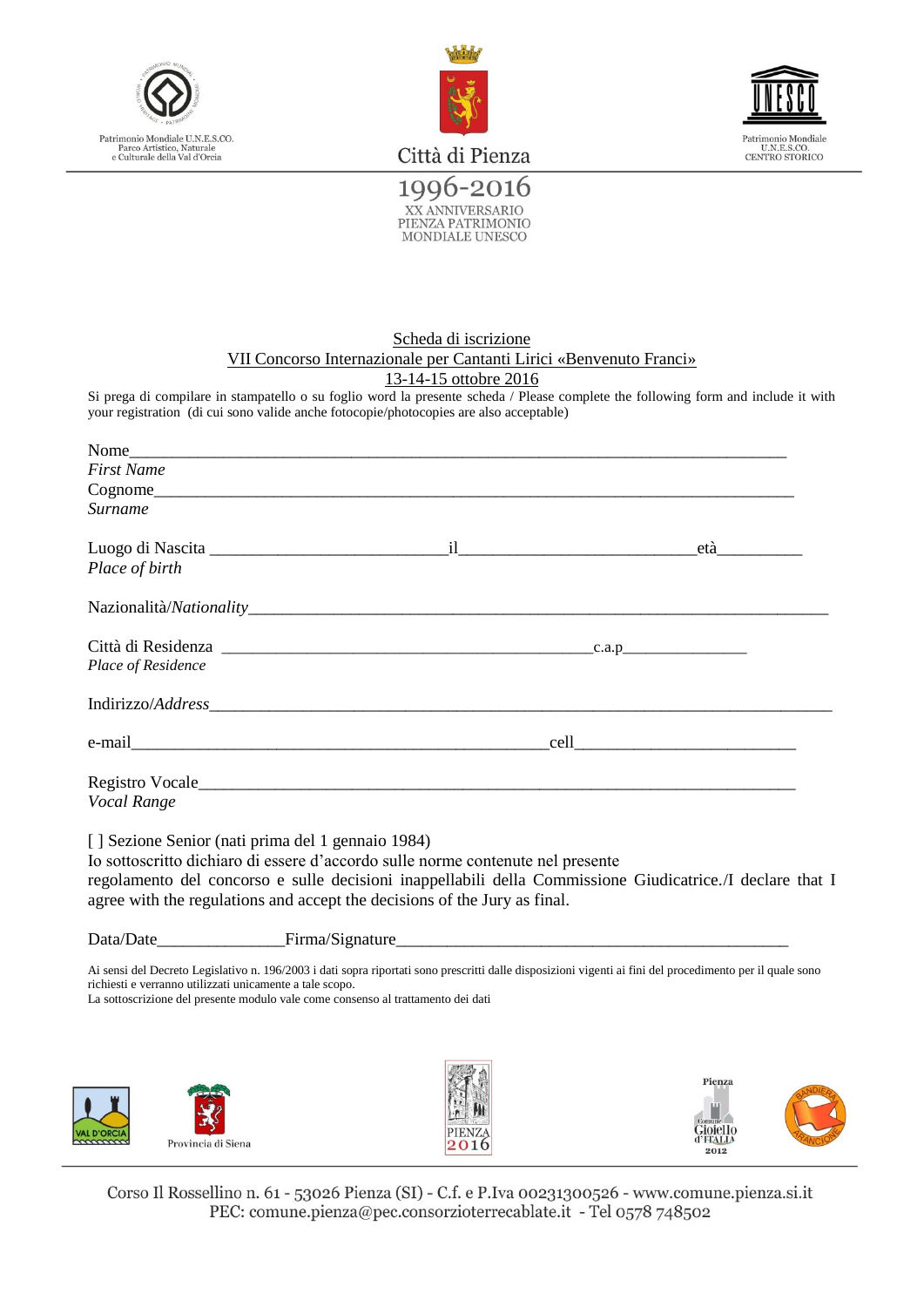



Patrimonio Mondiale<br>U.N.E.S.CO.<br>CENTRO STORICO

Città di Pienza 1996-2016

XX ANNIVERSARIO<br>PIENZA PATRIMONIO<br>MONDIALE UNESCO

#### **VII Concorso Internazionale per Cantanti Lirici «Benvenuto Franci» 13-14-15 ottobre 2016 Elenco Brani/List of Arias**

Brano / First Aria (tale brano non è modificabile come previsto dall'art. 11/this selection cannot be changed once it has been submitted, according to article 11 of the regulations)

| Brano 2/ Second Aria                                                                                                                                                                                                                 |
|--------------------------------------------------------------------------------------------------------------------------------------------------------------------------------------------------------------------------------------|
| Aria <u>Anti</u> nessa alan kuning kalendari karaturan dan masa dan masa dan masa dan masa dan masa dan masa dan masa dan masa dan masa dan masa dan masa dan masa dan masa dan masa dan masa dan masa dan masa dan masa dan masa da |
|                                                                                                                                                                                                                                      |
|                                                                                                                                                                                                                                      |
| Brano 3/ Third Aria                                                                                                                                                                                                                  |
|                                                                                                                                                                                                                                      |
|                                                                                                                                                                                                                                      |
|                                                                                                                                                                                                                                      |
| Brano 4/ Fourth Aria                                                                                                                                                                                                                 |
| Aria <u>Aria anno 2008</u>                                                                                                                                                                                                           |
|                                                                                                                                                                                                                                      |
|                                                                                                                                                                                                                                      |
|                                                                                                                                                                                                                                      |
| Brano 5/ Fifth Aria                                                                                                                                                                                                                  |
|                                                                                                                                                                                                                                      |
|                                                                                                                                                                                                                                      |
|                                                                                                                                                                                                                                      |
| [] Chiedo pianista accompagnatore / piano accompanist requested<br>[] Non chiedo pianista accompagnatore / piano accompanist not necessary                                                                                           |
|                                                                                                                                                                                                                                      |
|                                                                                                                                                                                                                                      |
| Info line: $+39\,3357542186 - +39\,3486918102 - +39\,0578\,749796 - +39\,0578\,748502$ fax $+39\,0578749798$<br>www.operapienza.it www.comune.pienza.si.it                                                                           |
|                                                                                                                                                                                                                                      |